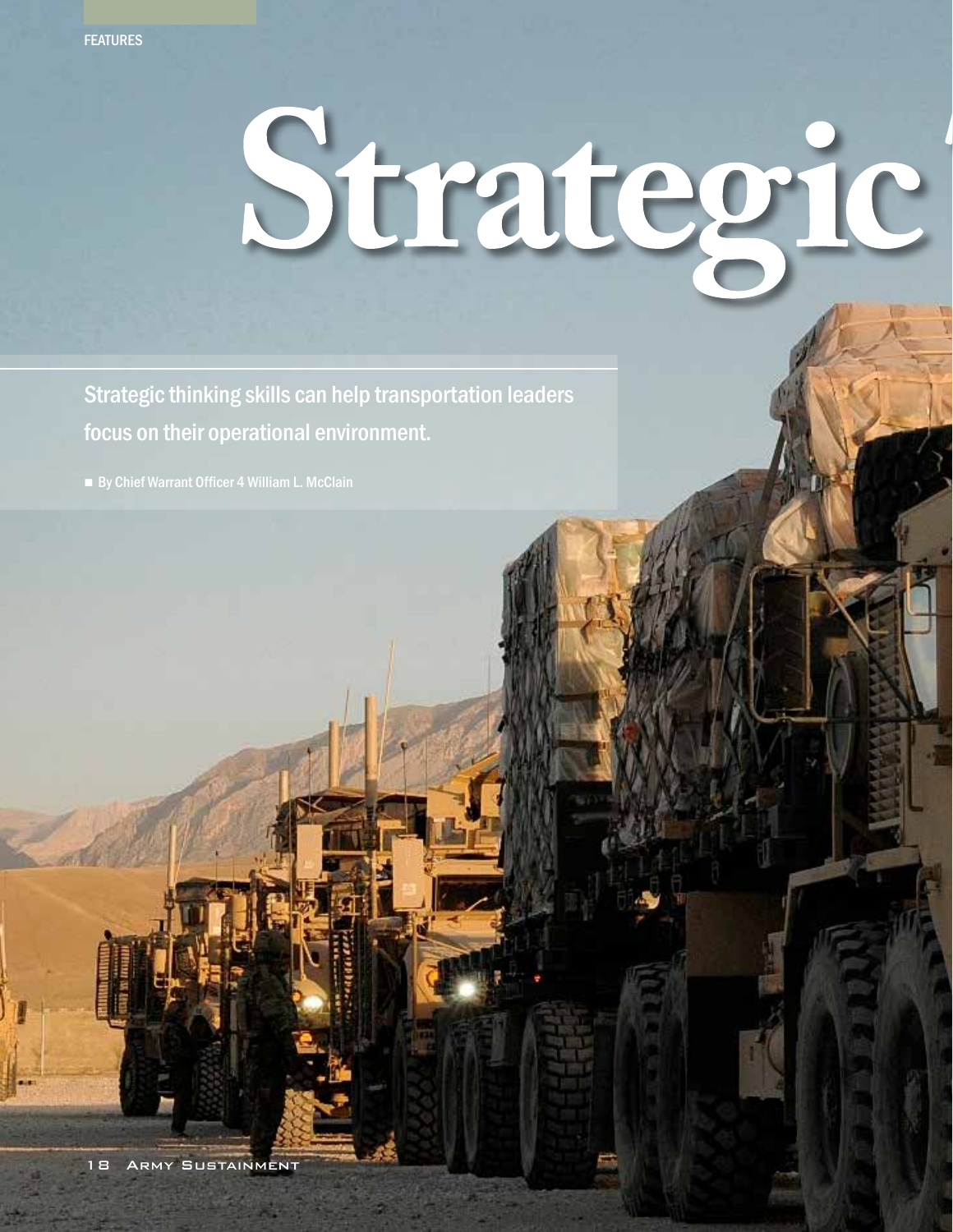## *for Transportation Leaders* **HOSP**

*Soldiers assigned to the 1245th Transportation Company, 1034th Combat Sustainment Support Battalion, escort military vehicles as they prepare to leave on their convoy escort team mission en route to two forward operating bases in Regional Command North, June 18, 2013. (Photo by Sgt. Sinthia Rosario)*

**034 ESSB** 

**HKOSH** 

05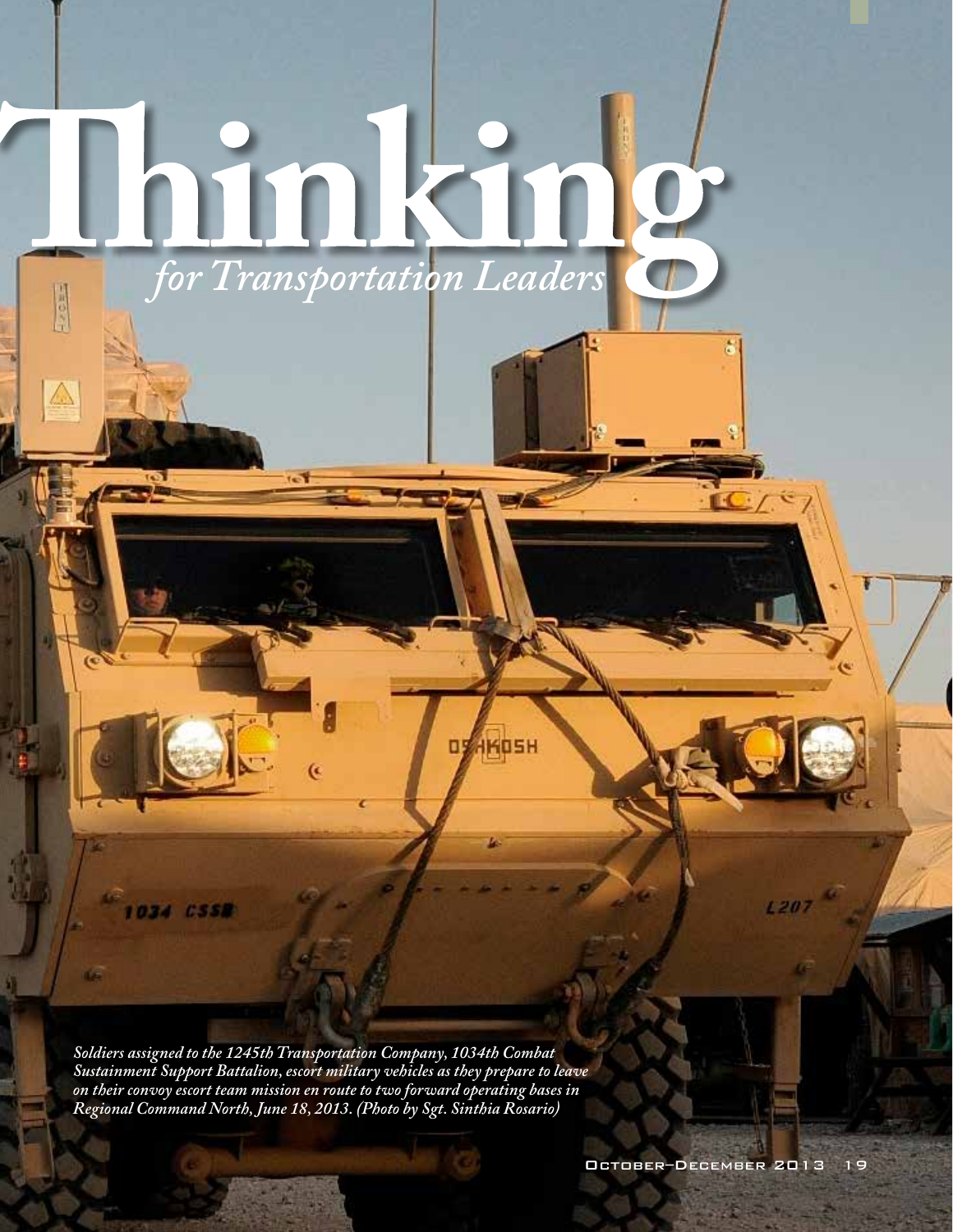The motto of the Transportation Corps, "Nothing happens until something moves," is a good tool for leaders to rally transtion Corps, "Nothing happens until something moves," is a portation Soldiers to go out and accomplish great things. Similarly, stating the motto as a concluding remark during official functions validates the significance of the Transportation Corps spearheading logistics into the future. With the Army's mandate for the Transportation Corps to reduce its personnel and equipment over the next decade, corps leaders will need to do some strategic thinking. The motto will remain relevant only if leaders use good strategic thinking skills now to focus on the overall operational environment in which they function.

## Strategic Planning

The first step in understanding strategic thinking is to recognize the role of strategic planning. Every day, strategic planning across the Army occurs shortly before mission execution. For example, at the tactical level, convoy commanders plan their convoys using the eight troop-leading procedures. At the operational level, the commander of a transportation movement control battalion plans the reception, staging, onward movement, and integration of personnel and equipment using the military decisionmaking process (MDMP).

At the strategic level, the Chief of Transportation uses the MDMP to plan better transportation leader development and to improve support for deployment and distribution, among other strategic initiatives. It is appropriate, therefore, to ensure that leaders can think strategically to produce viable plans.

## Strategic Thinking

Leaders who think strategically display specific personal traits, behaviors, and attitudes. For example, leaders within a transportation formation may be on their way to becoming strategic thinkers if they demonstrate curiosity, flexibility, a future focus, a positive outlook, and openness. However, change is con-

| <b>Competency</b>      | <b>Description</b>                                                                                    | <b>Example</b>                                                                                                                 |  |
|------------------------|-------------------------------------------------------------------------------------------------------|--------------------------------------------------------------------------------------------------------------------------------|--|
| Scanning               | Assessing the organization.                                                                           | Strengths, weaknesses,<br>opportunities, and<br>threats analysis.                                                              |  |
| Visioning              | Creating a view of what the<br>organization should be.                                                | A vision statement.                                                                                                            |  |
| Reframing              | Finding signs that together<br>present a new pattern that<br>will be useful in strategic<br>planning. | Restate the implicit belief.                                                                                                   |  |
| Making common<br>sense | Establishing a shared<br>framework of the situation.                                                  | Create ways to discuss<br>unbridgeable subjects.                                                                               |  |
| Systems thinking       | Discerning the relation-<br>ships among different<br>variables in a difficult<br>circumstance.        | If product cost is an<br>important factor for a con-<br>sumer, then an increase<br>in price may be perceived<br>as disloyalty. |  |

*Figure 1. Five strategic thinking competencies needed for sustainable change.*

stant, and embracing change starts with establishing the strategic thinking competencies that all leaders in the Transportation Corps need. Examining strategic thinking for individual leaders reveals the competencies that a leader should have in order to achieve sustainable change. These are presented in figure 1.

*Scanning.* Often people wait until a mandate or serious accident occurs to bring about needed change. Since Transportation Corps leaders do not wait, it is vital that they align their strategic thinking with the Chief of Transportation's lines of effort through 2020. This involves scanning the Transportation Corps' strategic priorities for people, materiel and equipment systems, force structure, training, doctrine, and collaboration. Transportation Corps leaders should use strengths, weaknesses, opportunities, and threats analysis to find their strengths and weaknesses. (See figure 2.)

*Visioning.* Although it is important to assess where the Transportation Corps is, it is equally important that those leading the change effort devote time to the vision. This means making sure a road map is in place to plan the course. To achieve this requires support of the Transportation Corps' vision: "To be … a bastion of transportation innovation, adaptive training, and expertise producing people and materiel that permeate all facets of military logistics and operations with relevant vigor and spearhead logistics into the future."

Effective strategic change requires a vision of what the leader is trying to accomplish. However, for Transportation Corps leaders to be effective leaders of change, they must paint the picture of what the future state will be like, communicate the vision to all involved, and reinforce the vision through words and deeds.

*Reframing.* A core attribute of strategic thinking is the willingness not to revert or stand still in one's mindset but instead to teach the mind to focus on the future. The trick is to develop an eye for signs that to